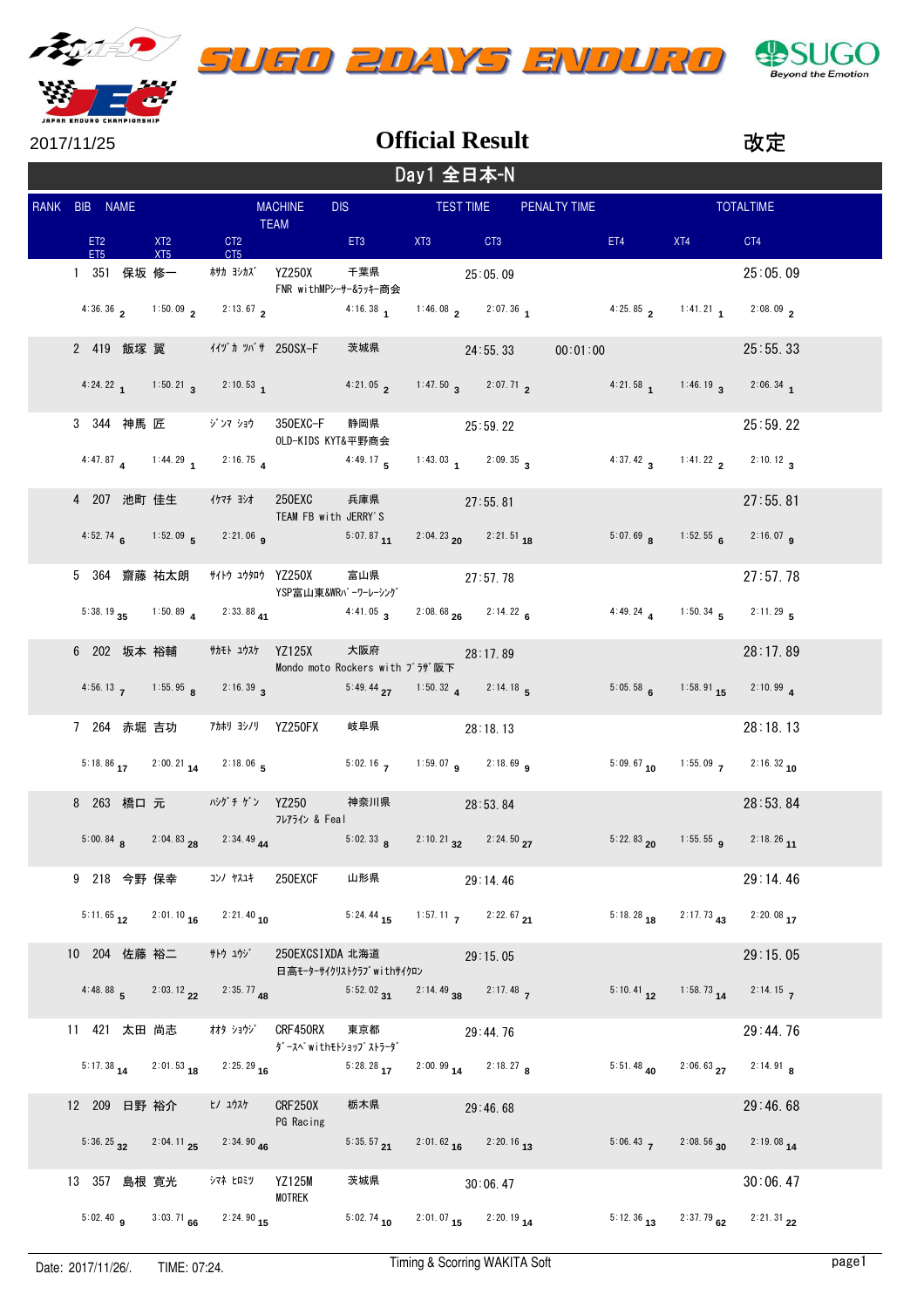

| 2017/11/25 |            |                                    |  |            |                                                             |                                                 |                                                                                                                                                                                                                                |                                                                                                                | <b>Official Result</b>                          |                                                                  |     |                                                      | 改定       |  |
|------------|------------|------------------------------------|--|------------|-------------------------------------------------------------|-------------------------------------------------|--------------------------------------------------------------------------------------------------------------------------------------------------------------------------------------------------------------------------------|----------------------------------------------------------------------------------------------------------------|-------------------------------------------------|------------------------------------------------------------------|-----|------------------------------------------------------|----------|--|
|            | Day1 全日本-N |                                    |  |            |                                                             |                                                 |                                                                                                                                                                                                                                |                                                                                                                |                                                 |                                                                  |     |                                                      |          |  |
|            |            | RANK BIB NAME                      |  |            |                                                             | <b>MACHINE</b><br><b>TEAM</b>                   | DIS TEST TIME                                                                                                                                                                                                                  |                                                                                                                |                                                 | PENALTY TIME                                                     |     | <b>Example 2014 TOTALTIME</b>                        |          |  |
|            |            | ET <sub>2</sub><br>FT <sub>5</sub> |  | XT2<br>XT5 | CT <sub>2</sub><br>CT5                                      |                                                 | ET3 and the state of the state of the state of the state of the state of the state of the state of the state of the state of the state of the state of the state of the state of the state of the state of the state of the st | XT3 and the State of State State of State State of State State State State State State State State State State | CT3                                             |                                                                  | ET4 | XT4                                                  | CT4      |  |
|            |            | 14 353 春日 琢磨                       |  |            | カスカ゛ タクマ 250EXC                                             |                                                 | 長野県                                                                                                                                                                                                                            |                                                                                                                | 30:15.36                                        |                                                                  |     |                                                      | 30:15.36 |  |
|            |            |                                    |  |            | 5:36.81 33 2:01.52 17 2:25.92 18                            |                                                 | $5:35.47$ <sub>20</sub>                                                                                                                                                                                                        |                                                                                                                | $2:10.61$ 34 $2:22.04$ 19                       |                                                                  |     | 5:35.46 $27$ 2:04.09 $21$ 2:23.44 27                 |          |  |
|            |            |                                    |  |            |                                                             |                                                 | 茨城県                                                                                                                                                                                                                            |                                                                                                                | 30:17.19                                        |                                                                  |     |                                                      | 30:17.19 |  |
|            |            |                                    |  |            | 5:23.64 22 1:59.71 12 2:32.39 37                            |                                                 | $6:09.44$ 41                                                                                                                                                                                                                   |                                                                                                                | 1:59.57 10 2:24.39 25                           |                                                                  |     | 5:32.05 26 1:55.50 8 2:20.50 20                      |          |  |
|            |            |                                    |  |            | 16 359 嶋根 翔 シマネ カケル YZ250X                                  |                                                 | 東京都                                                                                                                                                                                                                            |                                                                                                                | 30:32.21                                        |                                                                  |     |                                                      | 30:32.21 |  |
|            |            |                                    |  |            | 5:55.55 $\frac{42}{12}$ 2:04.37 $\frac{27}{127}$ 2:43.97 65 |                                                 | $5:15.62$ 13                                                                                                                                                                                                                   |                                                                                                                | 1:55.58 6 2:20.37 16                            |                                                                  |     | 5:44.22 34 2:04.13 23 2:28.40 41                     |          |  |
|            |            |                                    |  |            | 17 267 前原 敦史 マエハラ アツシ                                       | <b>TM125</b><br>5D hiroshima                    | 広島県 30:46.59                                                                                                                                                                                                                   |                                                                                                                |                                                 |                                                                  |     |                                                      | 30:46.59 |  |
|            |            |                                    |  |            | 5:24.68 $25$ 1:56.50 <b>9</b> 2:23.05 <b>13</b>             |                                                 | $5:59.56$ 36                                                                                                                                                                                                                   |                                                                                                                | $2:34.75$ <sub>57</sub> $2:24.01$ <sub>24</sub> |                                                                  |     | 5:27.43 21 2:09.91 31 2:26.70 35                     |          |  |
|            |            |                                    |  |            |                                                             | 18 235 横沢 諒太 ヨコサワ リョウタ YZ250FX<br>釜石S.S.F 車輪倶楽部 | 岩手県 30:55.90                                                                                                                                                                                                                   |                                                                                                                |                                                 |                                                                  |     |                                                      | 30:55.90 |  |
|            |            |                                    |  |            | $5:21.57$ 20 $2:15.71$ 39 $2:31.52$ 33                      |                                                 | $6:11.52$ <sub>42</sub>                                                                                                                                                                                                        |                                                                                                                |                                                 | $2:06.97$ 24 $2:28.20$ 37 $5:29.23$ 24 $2:04.12$ 22 $2:27.06$ 36 |     |                                                      |          |  |
|            |            |                                    |  |            |                                                             | 金太MX                                            | 千葉県 29:01.14                                                                                                                                                                                                                   |                                                                                                                |                                                 | 00:02:00                                                         |     |                                                      | 31:01.14 |  |
|            |            |                                    |  |            | 5:05.85 10 1:53.48 6 2:25.98 19                             |                                                 | 4:43.25 $\overline{4}$                                                                                                                                                                                                         |                                                                                                                | $2:38.31_{60}$ $2:38.10_{65}$                   |                                                                  |     | $5:12.78$ $14$ $1:57.63$ $12$ $2:25.76$ $31$         |          |  |
|            |            |                                    |  |            | 20 241 重富 哲     シゲトミ アキラ 250EXC                             | エゾもっこす                                          | 北海道 31:02.25                                                                                                                                                                                                                   |                                                                                                                |                                                 |                                                                  |     |                                                      | 31:02.25 |  |
|            |            |                                    |  |            | $5:26.71$ $27$ $2:00.63$ $15$ $2:23.57$ $14$                |                                                 | $6:25.05$ 52                                                                                                                                                                                                                   |                                                                                                                | $2:09.98$ $29$ $2:26.46$ $34$                   |                                                                  |     | $5:43.31$ $33$ $2:04.30$ $24$ $2:22.24$ $26$         |          |  |
|            |            |                                    |  |            |                                                             | カミナリ一門                                          | 神奈川県                                                                                                                                                                                                                           |                                                                                                                | 31:02.72                                        |                                                                  |     |                                                      | 31:02.72 |  |
|            |            |                                    |  |            | 5:57.19 44 1:55.35 7 2:31.67 35                             |                                                 | $5:31.34$ $1.59.59$ $11$ $2:24.47$ $26$                                                                                                                                                                                        |                                                                                                                |                                                 |                                                                  |     | 5:47.03 $37$ 2:33.97 $59$ 2:22.11 $25$               |          |  |
|            |            |                                    |  |            | 22 306 青木 孝平 7# コウヘイ YZ125                                  |                                                 | 岐阜県 いんじんしゃ                                                                                                                                                                                                                     |                                                                                                                | 31:18.90                                        |                                                                  |     |                                                      | 31:18.90 |  |
|            |            |                                    |  |            | 5:18.23 $15$ 3:14.30 $71$ 2:54.68 $72$                      |                                                 | 5:47.62 $_{26}$ 2:04.37 $_{21}$ 2:26.41 $_{33}$                                                                                                                                                                                |                                                                                                                |                                                 |                                                                  |     | 5:15.41 15 1:57.49 11 2:20.39 19                     |          |  |
|            |            |                                    |  |            | 23 384 中山 光昭 ###7 ミツアキ CRF250R                              |                                                 | 東京都 いっかい しんしょう<br>PSエディ&がみ屋SOGwithカレーパンズ(辛口)                                                                                                                                                                                   |                                                                                                                | 31:18.95                                        |                                                                  |     |                                                      | 31:18.95 |  |
|            |            |                                    |  |            | 5:35.16 31 2:06.86 30 2:29.44 27                            |                                                 | 6:19.23 47 2:17.59 39 2:23.54 23                                                                                                                                                                                               |                                                                                                                |                                                 |                                                                  |     | 5:16.87 16 2:28.37 54 2:21.89 23                     |          |  |
|            |            |                                    |  |            | 24 293 増田 健太   マスダ ケンタ   YZ125X                             | 寿 with NBC                                      | 静岡県                                                                                                                                                                                                                            |                                                                                                                | 31:22.61                                        |                                                                  |     |                                                      | 31:22.61 |  |
|            |            |                                    |  |            | 5:10.14 11 1:58.33 11 2:25.29 16                            |                                                 | $7:45.90$ $71$                                                                                                                                                                                                                 |                                                                                                                | $2:05.01$ $22$ $2:20.53$ $17$                   |                                                                  |     | 5:08.26 <b>9</b> 2:07.19 <b>28</b> 2:21.96 <b>24</b> |          |  |
|            |            |                                    |  |            | 25 297 飯塚 純 イイヅカジュン RR2T                                    | 和田屋SRC                                          | 千葉県 31:26.98                                                                                                                                                                                                                   |                                                                                                                |                                                 |                                                                  |     |                                                      | 31:26.98 |  |
|            |            |                                    |  |            | 5:47.29 $39$ 2:04.02 $24$ 2:34.11 $43$                      |                                                 | $6:23.50$ 49                                                                                                                                                                                                                   |                                                                                                                | 1:59.65 $12$ 2:31.30 $49$                       |                                                                  |     | 5:36.29 29 1:58.33 13 2:32.49 58                     |          |  |
|            |            |                                    |  |            | 26 286 松井 航 マツイ コウ CRF250R                                  | オートテクニックスポ゜ーツ                                   | 栃木県                                                                                                                                                                                                                            |                                                                                                                | 31:35.99                                        |                                                                  |     |                                                      | 31:35.99 |  |
|            |            |                                    |  |            |                                                             |                                                 | 5:31.53 29 3:14.26 70 2:21.68 11 5:36.04 22 2:10.80 35 2:28.86 39                                                                                                                                                              |                                                                                                                |                                                 |                                                                  |     | $5:36.27$ $28$ $2:16.51$ $39$ $2:20.04$ 16           |          |  |

**GBS** 

**Beyond the Emotion** 

5O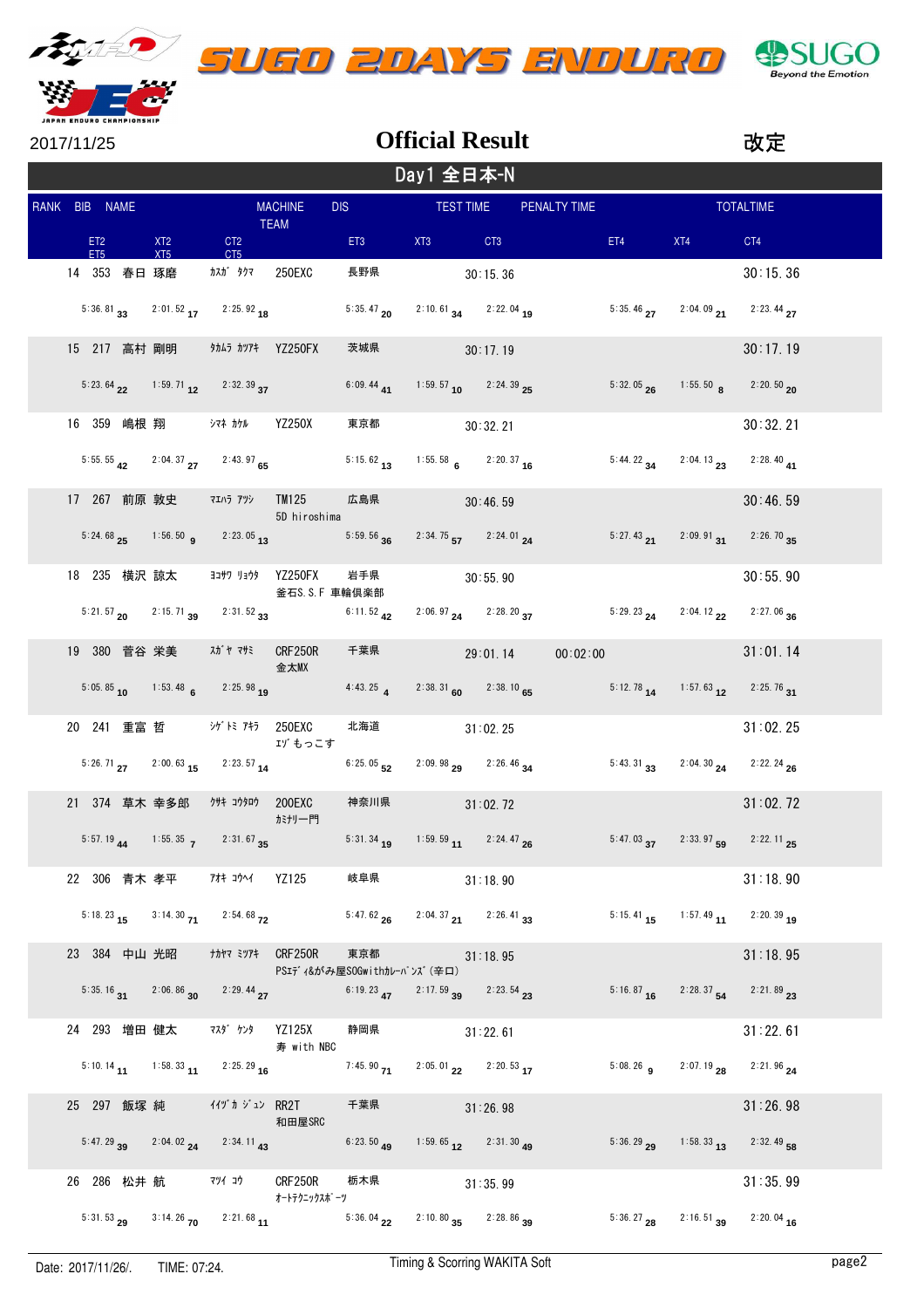

| - - - - - - - - - - |  |  |  |  |  |  |
|---------------------|--|--|--|--|--|--|
|                     |  |  |  |  |  |  |
|                     |  |  |  |  |  |  |
|                     |  |  |  |  |  |  |





|  | 2017/11/25    |              |                                                                        |                              |                                             | <b>Official Result</b>                                                                                      |          |          |                                                                                                                |                                                                      | 改定               |
|--|---------------|--------------|------------------------------------------------------------------------|------------------------------|---------------------------------------------|-------------------------------------------------------------------------------------------------------------|----------|----------|----------------------------------------------------------------------------------------------------------------|----------------------------------------------------------------------|------------------|
|  |               |              |                                                                        |                              |                                             | Day1 全日本-N                                                                                                  |          |          |                                                                                                                |                                                                      |                  |
|  | RANK BIB NAME |              |                                                                        | <b>MACHINE</b>               |                                             | DIS TEST TIME PENALTY TIME                                                                                  |          |          |                                                                                                                |                                                                      | <b>TOTALTIME</b> |
|  | ET2<br>ET5    | XT2<br>XT5   |                                                                        | TEAM<br>CT2<br>CT5           |                                             | ET3 XT3 CT3                                                                                                 |          |          | ET4 and the state of the state of the state of the state of the state of the state of the state of the state o | XT4                                                                  | CT4              |
|  | 27 227 野頭 勝敏  |              |                                                                        | ノガシラ カツトシ YZ250              | 岩手県<br>チキンレーシング盛岡with MOTUL                 |                                                                                                             | 31:39.76 |          |                                                                                                                |                                                                      | 31:39.76         |
|  |               |              | 5:24.58 $24$ 2:00.07 13 2:20.16 6                                      |                              |                                             | 5:02.37 <b>9</b> 3:41.34 <b>74</b> 3:00.55 <b>76</b>                                                        |          |          |                                                                                                                | 5:10.13 11 2:40.77 64 2:19.79 15                                     |                  |
|  |               |              |                                                                        | フレアライン                       | 神奈川県                                        | 31:56.68                                                                                                    |          |          |                                                                                                                |                                                                      | 31:56.68         |
|  |               |              | $5:58.85$ $47$ $2:04.29$ $26$ $2:37.36$ $53$                           |                              |                                             | 6:01.17 38 2:20.40 46 2:39.07 66                                                                            |          |          |                                                                                                                | 5:41.54 31 2:02.54 18 2:31.46 53                                     |                  |
|  |               |              | 29 339 関 一政     セキ カズマサ   FE250                                        | ち‐む「はだエプ」                    |                                             | 埼玉県 32:07.18                                                                                                |          |          |                                                                                                                |                                                                      | 32:07.18         |
|  |               |              |                                                                        |                              |                                             | 5:58.21 <b>46</b> 2:14.26 <b>36</b> 2:39.12 <b>57</b> 5:53.35 <b>32</b> 2:09.07 <b>27</b> 2:28.52 <b>38</b> |          |          |                                                                                                                | 6:03.73 <b>44</b> 2:16.88 <b>41</b> 2:24.04 <b>28</b>                |                  |
|  |               |              | 30 429 横山 直 ヨキマ タダシ YZ250FX                                            |                              |                                             | 千葉県 32:19.09<br>Team砂魂 with Lakeside International                                                          |          |          |                                                                                                                |                                                                      | 32:19.09         |
|  |               |              | 5:25.09 $_{26}$ 2:24.63 $_{43}$ 2:27.90 $_{21}$                        |                              |                                             | 6:13.43 44 2:22.67 47 2:25.47 30                                                                            |          |          |                                                                                                                | 6:06.05 46 2:23.82 51 2:30.03 49                                     |                  |
|  |               |              |                                                                        | HTS.                         |                                             | 宮城県 32:24.22                                                                                                |          |          |                                                                                                                |                                                                      | 32:24.22         |
|  |               |              |                                                                        |                              |                                             | 5:19.69 19 2:52.02 59 2:28.94 25 5:36.93 23 2:35.27 58 2:35.26 57 6:04.17 45 2:23.10 48 2:28.84 43          |          |          |                                                                                                                |                                                                      |                  |
|  |               |              | 32 214 松本 悦邦 79モト ヨシクニ 250EXC-F                                        | MONODOMOTO ROCKERS           |                                             | 東京都 32:25.60                                                                                                |          |          |                                                                                                                |                                                                      | 32:25.60         |
|  |               |              |                                                                        |                              | 5:57.14 43 2:03.62 23 2:30.74 31 5:49.73 28 | $2:18.19$ $42$ $2:36.30$ 60                                                                                 |          |          |                                                                                                                | 6:33.65 59 2:07.23 29 2:29.00 44                                     |                  |
|  |               |              | 33 223 小山 孝尚 コヤマヨシヒサ 250EXC                                            |                              |                                             | 北海道 29:30.50                                                                                                |          |          |                                                                                                                | 00:03:00                                                             | 32:30.50         |
|  |               |              |                                                                        |                              |                                             | 5:24.31 23 2:07.68 31 2:34.59 45 5:27.92 16 1:58.00 8 2:19.68 12 5:20.37 19 1:59.51 16 2:18.44 12           |          |          |                                                                                                                |                                                                      |                  |
|  |               |              | 34 358 今村 和也 イスムラ カズヤ 150XC-W                                          |                              |                                             | 長野県 32:31.60                                                                                                |          |          |                                                                                                                |                                                                      | 32:31.60         |
|  |               |              | 5:42.93 $37$ 2:42.82 $55$ 2:33.87 $40$                                 | <u> Tanzania (</u>           |                                             | 6:15.79 46 2:10.19 31 2:26.69 36                                                                            |          |          |                                                                                                                | 6:12.49 48 2:00.85 17 2:25.97 33                                     |                  |
|  |               |              | 35 342 菊地 敦騎 キクチ アツキ                                                   | YZ250FX<br>Team NAP'S足立      | 埼玉県 いんじょう                                   |                                                                                                             | 32:31.71 |          |                                                                                                                |                                                                      | 32:31.71         |
|  |               |              | 6:06.06 $\frac{52}{2}$ 2:35.11 $\frac{50}{20}$ 2:32.25 $\frac{36}{20}$ |                              |                                             | 5:51.37 30 2:23.77 49 2:29.21 41                                                                            |          |          |                                                                                                                | $5:42.82$ 32 $2:21.22$ 44                                            | $2:29.90$ 46     |
|  |               | 36 348 伊原 巧  | イハラ タクミ                                                                | <b>YZ125</b><br>和田屋SRC       | 北海道                                         |                                                                                                             | 31:36.46 | 00:01:00 |                                                                                                                |                                                                      | 32:36.46         |
|  |               |              | 5:18.24 16 2:02.23 19 2:29.52 28                                       |                              | $6:46.38$ 58                                | $2:02.27$ 17 $2:24.86$ 29                                                                                   |          |          |                                                                                                                | $5:50.05$ 39 $2:06.08$ 26                                            | $2:36.83$ 62     |
|  |               | 37 299 小島 竹輝 | コジマ タケテル  YZ250FX                                                      | チームガ レージ コジマ                 | 東京都                                         |                                                                                                             | 32:40.83 |          |                                                                                                                |                                                                      | 32:40.83         |
|  |               |              | 6:04.63 51 2:50.05 57 2:36.83 51                                       |                              | $5:50.22$ 29                                | $2:29.53$ 54 $2:32.19$ 51                                                                                   |          |          |                                                                                                                | 5:27.94 22 2:21.43 46 2:28.01 40                                     |                  |
|  |               | 38 276 三上 勝久 | ミカミ カツヒサ                                                               | FE250<br>TEAM rider BAJABROS | 東京都                                         |                                                                                                             | 32:49.05 |          |                                                                                                                |                                                                      | 32:49.05         |
|  |               |              | 5:59.28 48 2:12.43 34 2:35.84 49                                       |                              | $6:25.44$ <sub>53</sub>                     | $2:05.51$ $23$ $2:34.09$ 55                                                                                 |          |          |                                                                                                                | 6:03.14 $\frac{1}{42}$ 2:23.31 $\frac{1}{49}$ 2:30.01 $\frac{1}{48}$ |                  |
|  |               |              | 39 282 相澤 貢    アイザワ ミツグ TE150                                          | ハスクバーナ東名横浜&BELRAY            | 神奈川県                                        |                                                                                                             | 33:02.29 |          |                                                                                                                |                                                                      | 33:02.29         |
|  |               |              | 6:01.08 49 2:05.11 29 2:33.06 39                                       |                              |                                             | 7:13.58 65 2:41.82 61 2:25.89 32                                                                            |          |          |                                                                                                                | 5:28.84 23 2:03.00 19 2:29.91 47                                     |                  |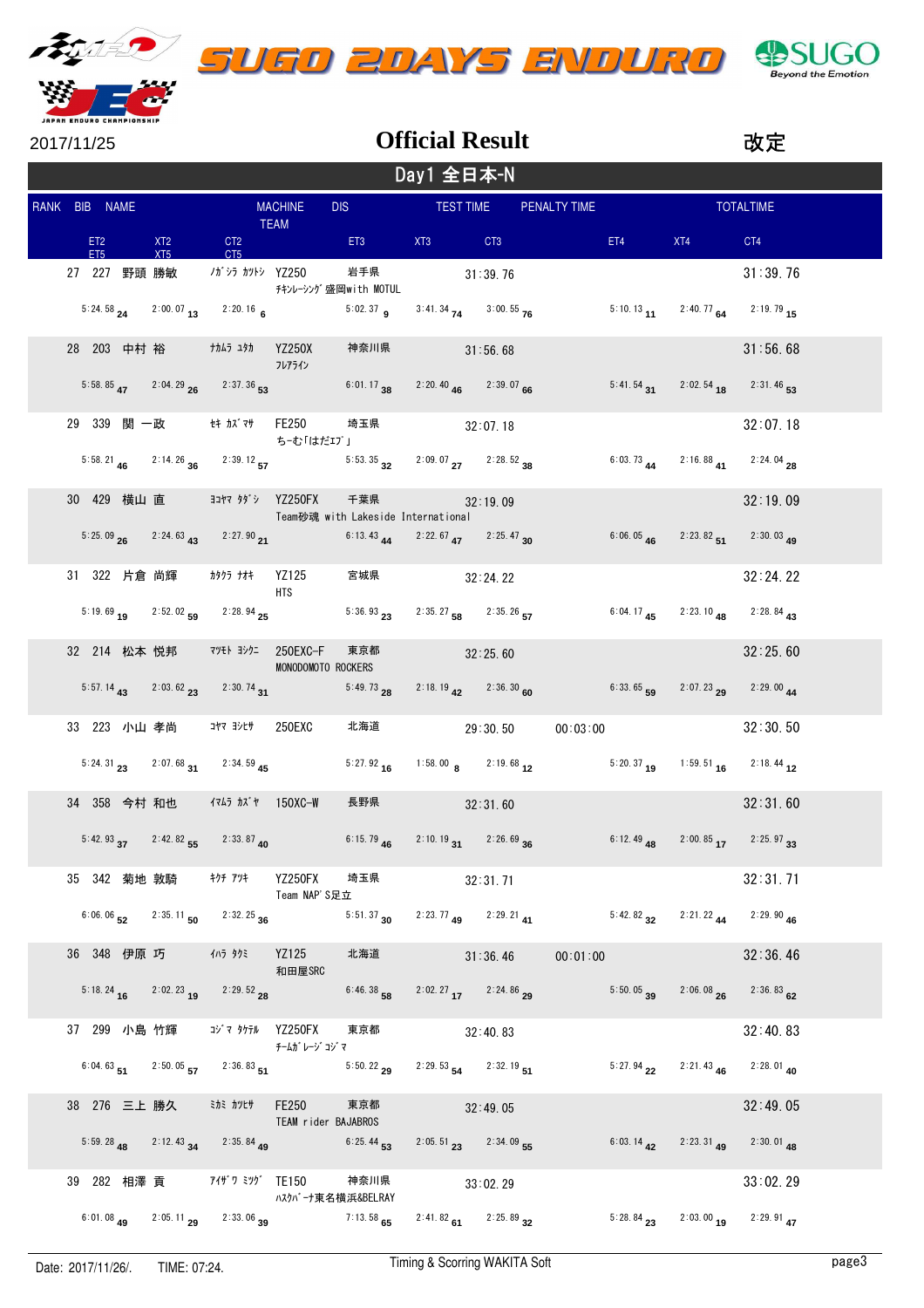

| 2017/11/25 |  |
|------------|--|

|               | Day1 全日本-N |                 |                   |                                 |                                                                           |                                                        |                                              |  |                                                                         |                                                                                                                                                                                                                                |                                        |                  |       |
|---------------|------------|-----------------|-------------------|---------------------------------|---------------------------------------------------------------------------|--------------------------------------------------------|----------------------------------------------|--|-------------------------------------------------------------------------|--------------------------------------------------------------------------------------------------------------------------------------------------------------------------------------------------------------------------------|----------------------------------------|------------------|-------|
| RANK BIB NAME |            |                 |                   |                                 | <b>TEAM</b>                                                               | <b>MACHINE</b>                                         |                                              |  | DIS TEST TIME PENALTY TIME                                              |                                                                                                                                                                                                                                |                                        | <b>TOTALTIME</b> |       |
|               |            | ET <sub>5</sub> | ET2 and the state | XT <sub>2</sub><br>XT5          |                                                                           | <b>CT2</b><br>CT5                                      | ET3 Participation                            |  | XT3 CT3                                                                 | ET4 and the state of the state of the state of the state of the state of the state of the state of the state of the state of the state of the state of the state of the state of the state of the state of the state of the st | XT4                                    | CT4              |       |
|               |            |                 |                   |                                 |                                                                           | ダートバ イクZIM                                             | 福岡県 33:02.40                                 |  |                                                                         |                                                                                                                                                                                                                                |                                        | 33:02.40         |       |
|               |            |                 |                   |                                 |                                                                           | 5:38.11 <b>34</b> 2:42.17 <b>54</b> 2:20.95 <b>8</b>   | $5:43.68$ 25                                 |  | $3:35.56$ $72$ $2:41.91$ 68                                             |                                                                                                                                                                                                                                | 5:48.81 38 2:05.45 25 2:25.76 31       |                  |       |
|               |            |                 |                   |                                 |                                                                           | オートテクニックスポ゜ーツ                                          | 埼玉県 33:04.01                                 |  |                                                                         |                                                                                                                                                                                                                                |                                        | 33:04.01         |       |
|               |            |                 |                   |                                 | 6:46.74 $\frac{62}{2}$ 2:17.95 $\frac{40}{2}$ 2:30.07 $\frac{29}{29}$     |                                                        | $5:39.66$ <sub>24</sub>                      |  | $2:09.70$ $28$ $2:30.99$ $48$                                           |                                                                                                                                                                                                                                | 5:44.42 $35$ 2:57.81 $67$ 2:26.67 $34$ |                  |       |
|               |            |                 |                   |                                 |                                                                           | 42 343 川澄 悠貴 カワスミュウキ 250EXC 埼玉県 33:10.12               |                                              |  |                                                                         |                                                                                                                                                                                                                                |                                        | 33:10.12         |       |
|               |            |                 |                   |                                 | 5:43.20 38 2:30.34 47 2:28.41 24                                          |                                                        | 6:24.36 50 2:32.11 56 2:30.30 45             |  |                                                                         |                                                                                                                                                                                                                                | 6:27.01 54 2:09.93 32 2:24.46 29       |                  |       |
|               |            |                 |                   |                                 |                                                                           | チーム明照保育園&KTM東海                                         | 愛知県 33:14.56                                 |  |                                                                         |                                                                                                                                                                                                                                |                                        | 33:14.56         |       |
|               |            |                 |                   |                                 | 6:10.34 $\frac{1}{55}$ 2:07.95 $\frac{32}{22}$ 2:33.93 $\frac{42}{2}$     |                                                        |                                              |  | 6:26.40 54 2:18.02 41 2:30.19 44                                        | 6:25.64 52 2:13.54 36 2:28.55 42                                                                                                                                                                                               |                                        |                  |       |
|               |            |                 |                   |                                 | 44 332 小野 勝則 オノ カツノリ YZ250FX                                              | Team510                                                |                                              |  | 宮城県 32:26.52 00:01:00                                                   |                                                                                                                                                                                                                                |                                        | 33:26.52         |       |
|               |            |                 |                   |                                 | 5:58.13 $45$ 2:15.36 $38$ 2:30.68 $30$                                    |                                                        |                                              |  |                                                                         | 6:46.28 57 2:10.44 33 2:22.50 20 5:45.67 36 2:17.33 42 2:20.13 18                                                                                                                                                              |                                        |                  |       |
|               |            |                 |                   |                                 |                                                                           | シルバラード                                                 | 兵庫県 33:40.00                                 |  |                                                                         |                                                                                                                                                                                                                                |                                        | 33:40.00         |       |
|               |            |                 |                   |                                 | 5:39.16 36 2:21.44 41 2:32.66 38                                          |                                                        | $6:01.69$ 39                                 |  | 2:17.69 40 2:53.05 72                                                   |                                                                                                                                                                                                                                | $6:26.54$ 53 $2:40.03$ 63 $2:47.74$ 69 |                  |       |
|               |            |                 |                   |                                 | 46 315 小舘 康人 コダテヤスヒト TE125                                                | パ ワーテックレーシング                                           | 東京都 33:53.46                                 |  |                                                                         |                                                                                                                                                                                                                                |                                        | 33:53.46         |       |
|               |            |                 |                   |                                 | 5:53.12 41 3:03.27 65 2:40.48 62                                          |                                                        | $6:04.58$ <sub>40</sub>                      |  | $2:25.30$ 50 $2:32.26$ 52                                               |                                                                                                                                                                                                                                | 6:27.22 55 2:16.58 40 2:30.65 52       |                  |       |
|               |            |                 |                   |                                 | 47 386 清水雄一 ※ズュウイチ FE250                                                  | サイクロン with MOTOLIFE                                    | 北海道 33:54.06                                 |  |                                                                         |                                                                                                                                                                                                                                |                                        | 33:54.06         |       |
|               |            |                 |                   |                                 | 6:10.02 54 2:59.57 63 2:45.60 66                                          |                                                        | $5:59.54$ $35$ $2:28.81$ $53$ $2:28.93$ $40$ |  |                                                                         | <b>Contract Contract</b>                                                                                                                                                                                                       | 6:12.54 49 2:21.37 45 2:27.68 38       |                  |       |
|               |            |                 |                   |                                 |                                                                           | 48 328 庄田 賢一 ショウダ ケンイチ YZ250FX 神奈川県 34:08.62<br>いちもくさん |                                              |  |                                                                         |                                                                                                                                                                                                                                |                                        | 34:08.62         |       |
|               |            |                 |                   |                                 | 5:47.94 40 2:28.39 45 2:31.09 32                                          |                                                        | 6:14.69 $45$ 2:35.74 $59$ 2:35.45 $58$       |  |                                                                         |                                                                                                                                                                                                                                | 6:50.77 64 2:32.54 58 2:32.01 56       |                  |       |
|               |            |                 |                   |                                 |                                                                           | ライズ &ライト゛レーシング゛                                        | 千葉県                                          |  | 34:08.78                                                                |                                                                                                                                                                                                                                |                                        | 34:08.78         |       |
|               |            |                 |                   |                                 | 5:19.48 18 2:08.64 33 2:22.38 12                                          |                                                        | 7:25.81 68 2:02.62 18 2:19.49 10             |  |                                                                         |                                                                                                                                                                                                                                | 6:52.05 65 3:01.11 68 2:37.20 64       |                  |       |
|               |            |                 |                   | 50 229 畑中俊昭                     | ハタナカ トシアキ YZ250FX                                                         | <b>F-LJOK</b>                                          | 宮城県                                          |  | 34:46.72                                                                |                                                                                                                                                                                                                                |                                        | 34:46.72         |       |
|               |            |                 |                   |                                 | 6:48.43 64 2:40.70 52 2:35.43 47                                          |                                                        | 6:35.59 55 2:10.14 30 2:29.77 42             |  |                                                                         |                                                                                                                                                                                                                                | 6:24.96 51 2:11.58 33 2:50.12 70       |                  |       |
|               |            |                 |                   |                                 | 51 428 田村 公邦 外5 マサクニ 250EXC                                               | TEAM RABBIT                                            | 静岡県 34:57.24                                 |  |                                                                         |                                                                                                                                                                                                                                |                                        | 34:57.24         |       |
|               |            |                 |                   |                                 | 7:16.04 $\frac{}{\times}$ 2:14.10 $\frac{35}{35}$ 2:28.30 $\frac{23}{35}$ |                                                        | 6:00.24 $37$ 2:08.35 $25$ 2:25.81 $31$       |  |                                                                         |                                                                                                                                                                                                                                | 6:33.29 58 3:13.89 73 2:37.22 65       |                  |       |
|               |            |                 |                   |                                 | 52 304 鈴木 敏信 スズキトシノブ 250EXC                                               | Team Rabbit                                            | 愛知県                                          |  | 35:04.29                                                                |                                                                                                                                                                                                                                |                                        | 35:04.29         |       |
|               |            |                 |                   |                                 | 7:04.62 68 3:04.88 67 2:39.65 58                                          |                                                        |                                              |  | 6:22.00 $\overline{48}$ 2:13.15 $\overline{37}$ 2:26.57 $\overline{35}$ |                                                                                                                                                                                                                                | 6:17.01 50 2:25.84 53 2:30.57 51       |                  |       |
|               |            |                 |                   | Date: 2017/11/26/. TIME: 07:24. |                                                                           |                                                        |                                              |  | Timing & Scorring WAKITA Soft                                           |                                                                                                                                                                                                                                |                                        |                  | page4 |

**Official Result**

改定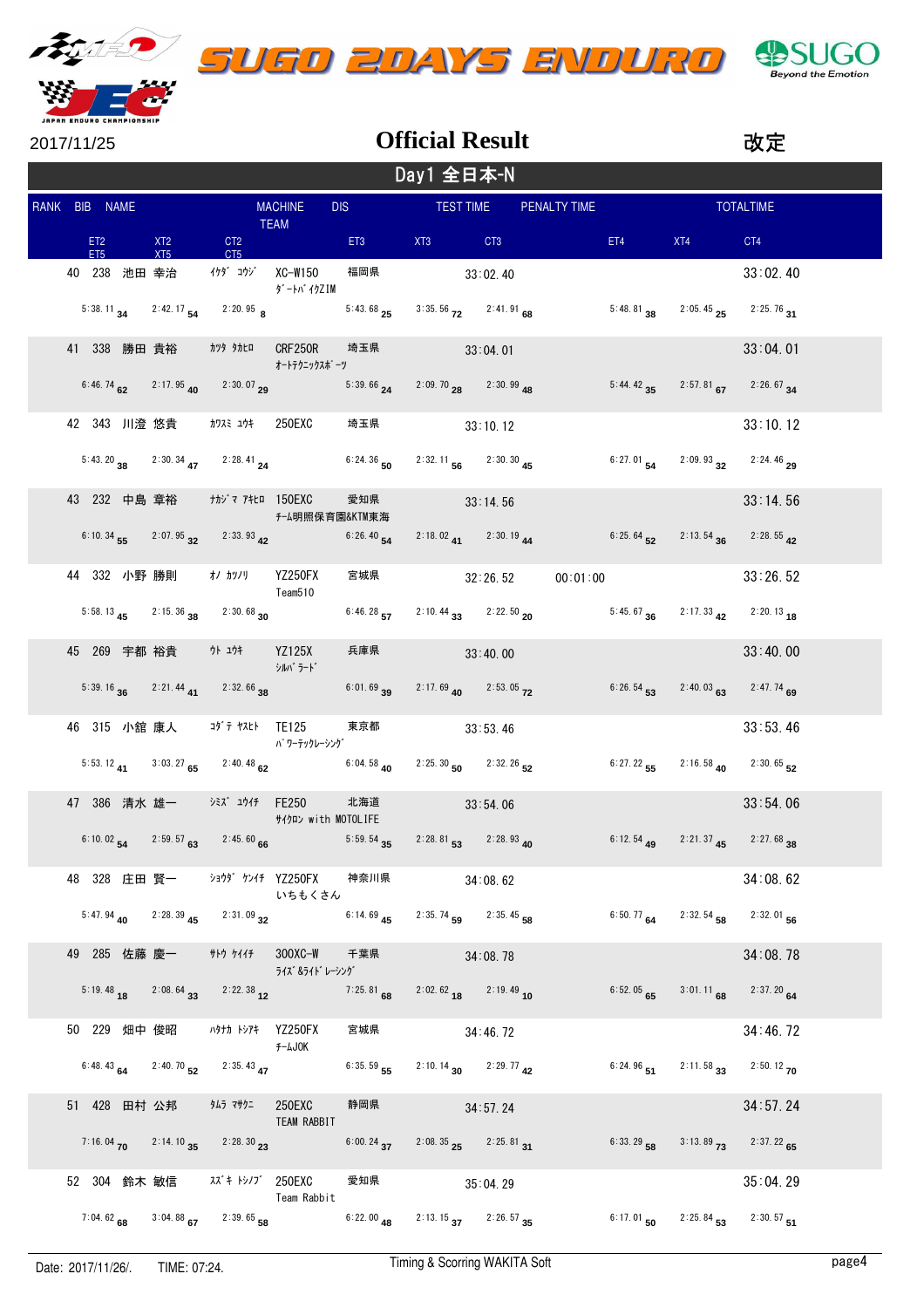



**Official Result**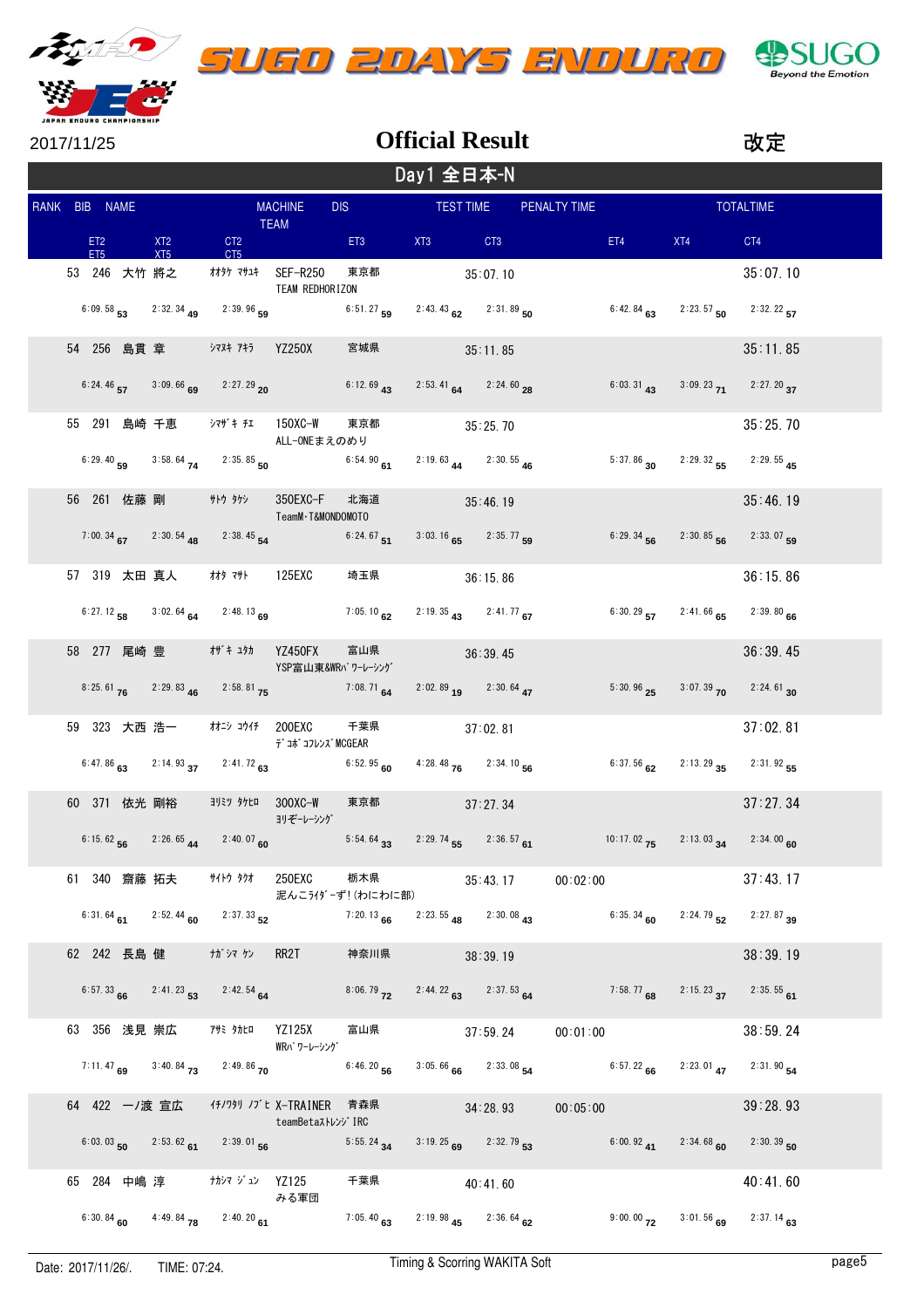

|  | UGO 20AYS ENDURO |
|--|------------------|
|  |                  |



| JAPAN ENDURO CHAMPIONSHIP        |     |                                                        |                                                                                                   |               |                        |                                                                                                                                                                        |          |         |                                  |                  |  |
|----------------------------------|-----|--------------------------------------------------------|---------------------------------------------------------------------------------------------------|---------------|------------------------|------------------------------------------------------------------------------------------------------------------------------------------------------------------------|----------|---------|----------------------------------|------------------|--|
| 2017/11/25                       |     |                                                        |                                                                                                   |               | <b>Official Result</b> |                                                                                                                                                                        |          |         |                                  | 改定               |  |
|                                  |     |                                                        |                                                                                                   |               | Day1 全日本-N             |                                                                                                                                                                        |          |         |                                  |                  |  |
| RANK BIB NAME                    |     |                                                        | <b>MACHINE</b>                                                                                    |               |                        | DIS TEST TIME PENALTY TIME                                                                                                                                             |          |         |                                  | <b>TOTALTIME</b> |  |
| ET2 XT2<br>FT <sub>5</sub>       | XT5 | CT <sub>5</sub>                                        | <b>TEAM</b>                                                                                       |               |                        | CT2 ET3 XT3 CT3                                                                                                                                                        |          | ET4 and | XT4                              | CT4              |  |
| 66 245 宮田 賢市 ミヤタ ケンイチ FE501      |     |                                                        | ねこまねきRC with Mazda                                                                                | 広島県           |                        | 41:50.15                                                                                                                                                               |          |         |                                  | 41:50.15         |  |
|                                  |     |                                                        |                                                                                                   |               |                        | 7:55.85 71 2:35.63 51 3:04.03 77 8:38.27 73 3:10.48 67 2:59.57 75 7:45.51 67 2:31.22 57 3:09.59 77                                                                     |          |         |                                  |                  |  |
| 67 425 野口 久友    ノグチ ヒサトモ YZ250X  |     |                                                        | team NEWTON with SHINKO                                                                           |               |                        | 大阪府 27:10.52                                                                                                                                                           | 00:15:00 |         |                                  | 42:10.52         |  |
|                                  |     |                                                        |                                                                                                   |               |                        | 4:39.71 3 1:56.59 10 2:31.57 34 5:02.00 6 1:53.07 5 2:11.50 4 4:55.69 5 1:46.93 4 2:13.46 6                                                                            |          |         |                                  |                  |  |
|                                  |     |                                                        | ハスクバーナ札幌                                                                                          | 北海道 42:18.18  |                        |                                                                                                                                                                        |          |         |                                  | 42:18.18         |  |
|                                  |     |                                                        | 7:57.74 <b>73</b> 2:51.04 <b>58</b> 2:47.73  68  7:29.50  69  3:37.37 <b>73</b> 2:48.44 <b>70</b> |               |                        |                                                                                                                                                                        |          |         | 9:13.05 74 2:46.24 66 2:47.07 68 |                  |  |
| 69 324 今井 宏和 イマイ ヒロカズ YZ125      |     |                                                        | 越谷ぼっち会 Rockers                                                                                    | 埼玉県           | 44:56.48               |                                                                                                                                                                        |          |         |                                  | 44:56.48         |  |
|                                  |     |                                                        |                                                                                                   |               |                        | 6:55.39 65 2:44.07 56 2:50.55 71 14:12.58 79 2:28.22 52 2:43.46 69                                                                                                     |          |         | 8:05.75 69 2:15.27 38 2:41.19 67 |                  |  |
| 70 367 石井 淳哉 イジィジュンヤ YZ250FX     |     |                                                        | YSP富山東&WRパワーレーシング                                                                                 | 富山県           |                        | 45:07.47                                                                                                                                                               | 00:00:10 |         |                                  | 45:17.47         |  |
|                                  |     |                                                        |                                                                                                   |               |                        | 8:15.32 75 3:07.91 68 3:13.10 79 7:44.38 70 3:24.54 70 2:55.71 74 8:12.22 70 5:13.36 74 3:00.93 75                                                                     |          |         |                                  |                  |  |
| 71 257 中島 卓裕 ナカジマ タカヒロ 300EXC    |     |                                                        | チーム明照保育園&KTM東海                                                                                    | 愛知県           |                        | 43:40.14                                                                                                                                                               | 00:03:00 |         |                                  | 46:40.14         |  |
|                                  |     |                                                        |                                                                                                   |               |                        | 5:11.43 1 $2:02.61$ 20 $2:20.84$ 7 $5:11.43$ 12 $16:48.30$ 80 $2:20.21$ 15 $5:17.44$ 17 $2:03.56$ 20 $2:20.96$ 21                                                      |          |         |                                  |                  |  |
| 72 314 青木 浩之 7# ヒロユキ YZ125       |     |                                                        |                                                                                                   |               |                        | 埼玉県 イ1:54.95                                                                                                                                                           | 00:06:00 |         |                                  | 47:54.95         |  |
|                                  |     |                                                        |                                                                                                   |               |                        | 8:55.50 77 5:05.09 79 2:38.94 55 7:24.80 67 2:27.59 51 2:36.68 63 6:36.21 61 3:12.43 72 2:57.71 73                                                                     |          |         |                                  |                  |  |
| 73 215 山中 一範 ヤオカ カズノリ YZ250X     |     |                                                        | オートショッフ゛ヤマナカ                                                                                      | 東京都           |                        | 30:07.66                                                                                                                                                               | 00:19:00 |         |                                  | 49:07.66         |  |
|                                  |     |                                                        |                                                                                                   |               |                        | 5:22.09 21 2:02.99 21 2:28.21 22 5:21.64 14 2:11.84 36 2:19.64 11 6:06.70 17 1:55.77 10 2:18.78 13                                                                     |          |         |                                  |                  |  |
| 74 399 奥野 仁     オクノ ヒトシ   TE250  |     |                                                        | ハスクバーナ札幌                                                                                          | 北海道           |                        | 53:31.74                                                                                                                                                               |          |         |                                  | 53:31.74         |  |
|                                  |     |                                                        |                                                                                                   |               |                        | 9:38.73 <b>78</b> 2:56.43 <b>62</b> 2:58.37 <b>74</b> 13:59.74 <b>13:59.74 13:59 <b>75</b> 2:51.78 <b>71</b> 8:37.26 <b>71</b> 5:19.34 <b>75</b> 2:56.40 <b>71</b></b> |          |         |                                  |                  |  |
|                                  |     |                                                        | <b>KX250F</b><br>JUDGE MENT                                                                       | 北海道           |                        | 55:39.54                                                                                                                                                               | 00:03:00 |         |                                  | 58:39.54         |  |
|                                  |     |                                                        |                                                                                                   |               |                        | 8:10.00 74 3:58.94 75 2:47.10 67 11:51.10 75 3:35.28 71 2:55.53 73 12:10.78 77 7:11.27 77 2:59.54 74                                                                   |          |         |                                  |                  |  |
| 76 420 雨森 英彦 - アメノモリ ヒデヒコ EXC250 |     |                                                        | CLUBZIP 日高モータサイクリストクラブ                                                                            | 北海道           |                        | 49:59.80                                                                                                                                                               | 00:20:00 |         |                                  | 1:09:59.80       |  |
|                                  |     |                                                        |                                                                                                   |               |                        | 10:16.78 79 4:03.02 77 3:12.50 78 11:24.32 74 3:13.32 68 3:03.24 77 9:12.09 73 2:37.29 61 2:57.24 72                                                                   |          |         |                                  |                  |  |
| 77 426 吉田 元春<br>329' モトハル TE250  |     |                                                        | ハスクバーナ東名横浜&BELRAY                                                                                 | 神奈川県          |                        | 1:14:01.18                                                                                                                                                             | 00:33:00 |         |                                  | 1:47:01.18       |  |
|                                  |     | 15:29.64 81 3:36.08 72 3:20.39 80                      |                                                                                                   | $17:23.68$ 80 |                        | $5:17.52$ $77$ $3:15.12$ 80 $16:50.46$ $79$ $5:34.33$ $76$ $3:13.96$ $78$                                                                                              |          |         |                                  |                  |  |
| 78 243 本澤 勝 モトザリ マサル 250EXC      |     |                                                        | MRJ                                                                                               | 東京都           |                        | 1:12:38.90                                                                                                                                                             | 00:43:00 |         |                                  | 1:55:38.90       |  |
|                                  |     | 12:14.78 <b>80</b> 5:14.66 <b>80</b> 3:29.30 <b>82</b> |                                                                                                   |               |                        | 14:12.56 $\frac{13.56}{78}$ 11:35.02 $\frac{13.14}{79}$ 3:14.65 $\frac{13.56}{79}$ 11:06.76 $\frac{13.56}{76}$ 8:10.39 $\frac{13.20}{79}$ 3:20.78 $\frac{13.56}{79}$   |          |         |                                  |                  |  |